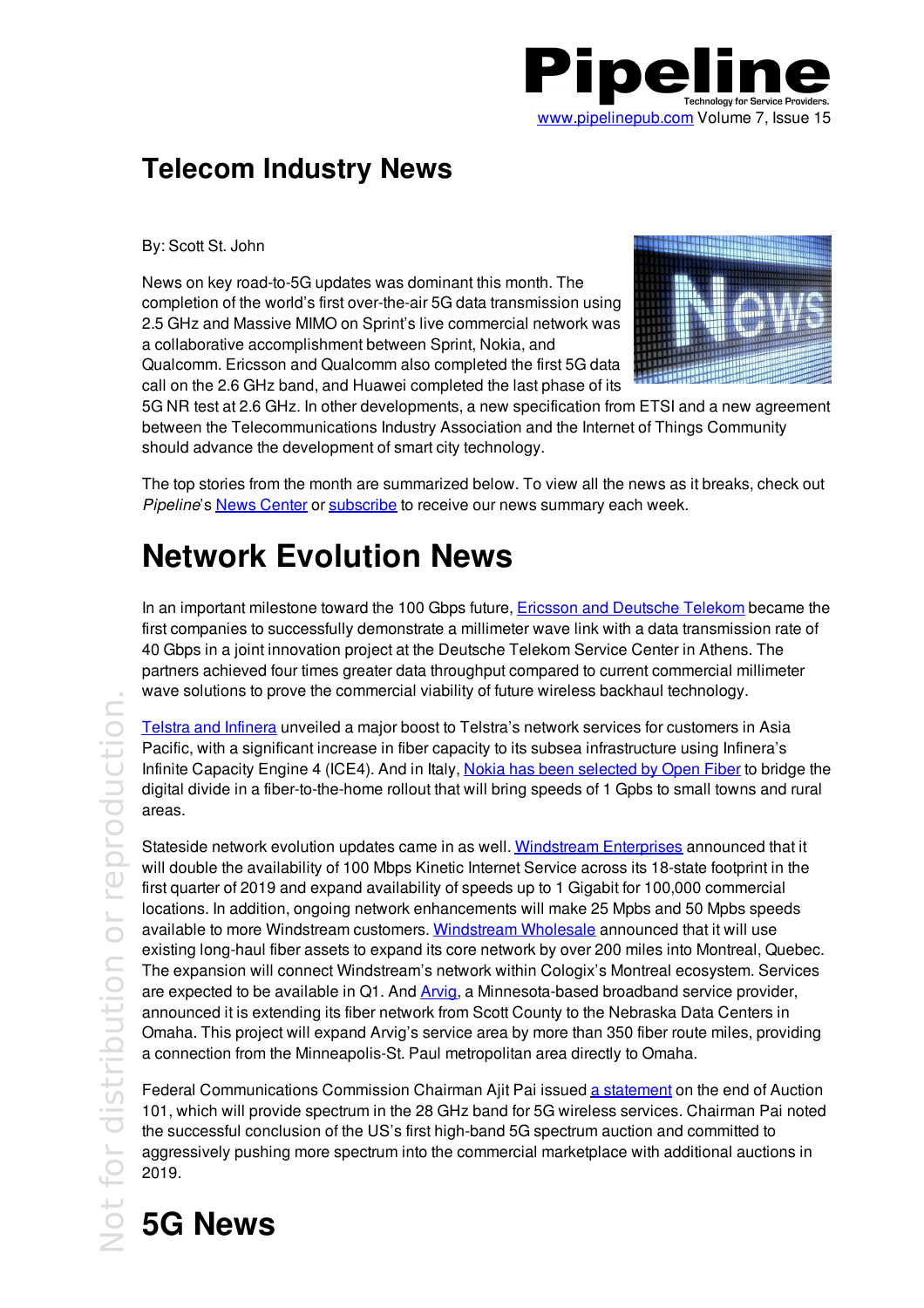The month brought a flurry of progress updates on the march toward 5G. Together with Nokia and Qualcomm Technologies, **Sprint** completed the world's first over-the-air 5G data transmission using 2.5 GHz and Massive MIMO on Sprint's live commercial network. The accomplishment is a significant milestone toward launching mobile 5G service later in 2019. **Ericsson and Qualcomm** also completed the first 5G data call on the 2.6 GHz band, adding a new frequency band to those tested for commercial deployment. And Huawei announced the completion of the third phase of the 5G NR (New Radio) test at 2.6GHz spectrum in the 5G trial organized by the IMT-2020 (5G) Promotion Group.

## **IoT News**

This month, partnership news percolated in the IoT space. To accelerate the digital transformation of the Internet of Things and further the development of smart buildings, the Telecommunications Industry Association (TIA) and the Internet of Things Community (IoT) have announced the signing of an agreement to work in collaboration on a range of initiatives. Senet and Neosen Energy announced a partnership to accelerate the widespread deployment of campus-based LoRaWAN IoT networks for asset and personnel tracking and safety systems. Through this partnership, Neosen Energy will deploy campus safety products connected over Senet's LoRaWAN network, providing the fastest response geo-locating system on the market. And Vodafone and Telefonica UK plan to extend the existing network sharing partnership term and include 5G at joint radio network sites, enabling both to deploy 5G faster and offer 5G services to more customers at lower cost.

**Juniper Research has released a new whitepaper with data predicting Robotic Process Automation** (RPA) revenues in banking will reach \$1.2 billion by 2023, a growth of over 400 percent in five years.

This month, the ETSI CIM group released a new full-feature specification for context information exchange to help advance and power the development of Smart Cities and smart city apps.

#### o $\overline{\phantom{a}}$  $\overline{\mathbb{P}}$ dis  $\overline{\phantom{a}}$  $\frac{1}{\sqrt{2}}$  ce  $\frac{1}{\sqrt{2}}$  o o $\overline{\mathbb{C}}$  $\bigcirc$ ro $\overline{\bigcirc}$  $\cup$  $\frac{1}{\sqrt{1}}$  D n.

## **Customer Experience News**

Domestic CX news updates included T-Mobile's launch of its new Caller Verified technology, its implementation of the STIR and SHAKEN standards. These standards combat illegal caller ID spoofing, which occurs when scammers temporarily hijack a phone number to match the area code and three-digit prefix of the person they are targeting, making the incoming call look familiar. Windstream announced that it is launching WE Connect, a unified services portal and mobile app uniquely designed to elevate the customer experience. WE Connect will deliver services such as SD-WAN, Cloud Security, and OfficeSuite UC Unified Communications as solutions alongside self service controls on a 'single pane of glass.'

Juniper Research released research findings on growth in mobile ticketing and the urban mobility revolution. Its findings note that mobile ticketing—for transportation, sports and entertainment, and more—will account for 1.9 billion of the 2.2 billion ticket market by 2023.

Overseas, Telefónica Group has selected Nokia as its Service Operation Center vendor to support the operator's journey in the UK from a traditional network-centric operation towards a customercentric operation. Nokia's evolved Service Operation Center (eSOC) platform will be implemented for Telefónica UK's 32 million customers. In the Middle East, Optiva announced that Ooredoo Palestine has agreed to a software upgrade and multi-year support agreement that will assist Ooredoo in launching new products and enhancing customer experience.

## **Cloud News**

**IBM and Vodafone** have entered into a new \$550 million extension of their existing commercial strategic agreement. The two companies will form a new venture designed to drive adoption of